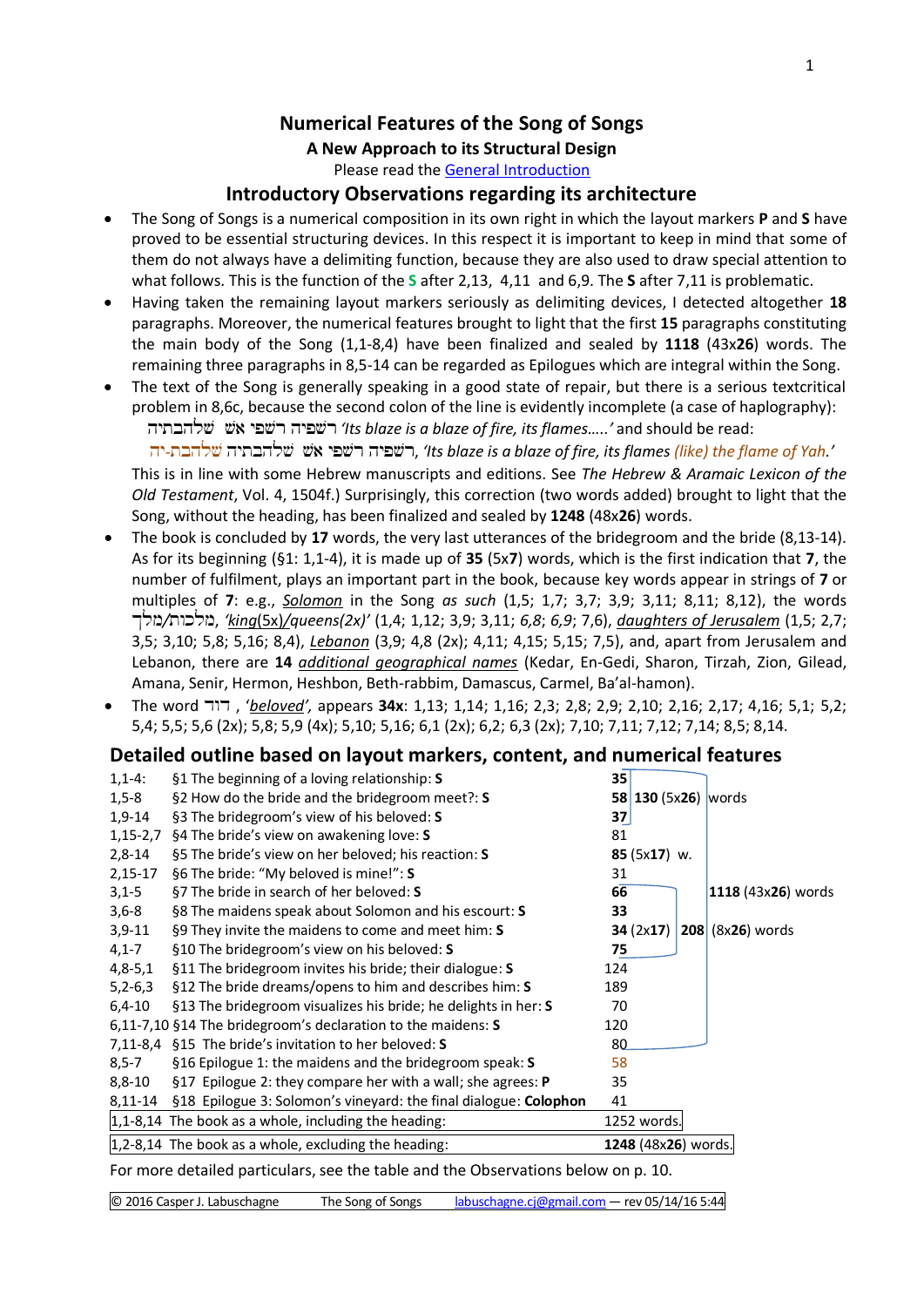## **Fourteen views on the structural design of the Song of Songs**

In his analysis of the Song of Songs in his book *The Literary Structure of the Old Testament*, David A. Dorsey rightly remarked (p. 199) that "the Song's structure is notoriously difficult to analyse. Among those who attempt to delineate the book's constituent units there is little agreement in methodology or results." See his analysis further below, which is based on the internal organization of the material. What makes it above all difficult to delineate the units is the complete lack of introductory formulae to the speeches. Most commentators analyse the book as comprising smaller literary units (up to 38). Others find larger sections: e.g., four to seven. Seeing the difficulty to find suitable captions, some scholars refrain from giving titles.

W. RUDOLPH (*Das Buch Ruth. Das Hohelied. Die Klagelieder,* in: KAT XVII 1-3, 1962, 77-182): *Thirty parts.* 1,1 Überschrift. 1,2-4 Sehnsucht des Mädchens 1,5.6 "Schwarz und doch hübsch" 1,7.8 Wo find' ich dich? 1,9-17 Freude aneinander 2,1-3 Gegenseitige Bewunderung 2,4-7 Liebeskrank 2,8-14 Liebe im Lenz 2,15 Die böse Füchse 2,16.17 "Ich bin dein, du bist mein" 3,1-5 Ein Traum von Suchen und Finden 3,6-11 Der Hochzeitszug 4,1-7 Die Schönheit der Geliebten 4,8 Glück im Winkel 4,9-11 Verzauberung 4,12-5,1 "Nur dir blüht mein Garten" 5,2-8 Bestrafte Sprödigkeit 5,9 Überleitung 5,10-16 Die Schönheit der Geliebten 6,1-3 Mischt euch nicht ein! 6,4-7 Zum Lieben und zum Fürchten schön 6,8-10 "Nur eine, aber meine!" 6,11.12 Begegnung im Garten 7,1-6 Der Hochzeitstanz der Braut 7,7-11 Stürmische Werbung 7,12-14 Gewährung 8,1-4 "O wärest du mein Bruder!" 8,5-7 Die Macht der Liebe 8,8-10 Die geschäftstüchtigen Brüder 8,11-12 "Ich tausche nicht mit Salomo!" 8,13-14 Wunsch nach ungestörtem Beisammensein. G. GERLEMAN (*Ruth. Das Hohelied,* in: BKAT XVIII, 1965, 41-235): 1,1 Die Überschrift. 1,2-4 Wonne der Liebe 1,5-6 Die schwarze Gärtnerin 1,7-8 Der verschwundene Hirt 1,9-11 Die königliche Stute 1,12-14 Salbe des Wohlgeruchs 1,15-17 Baumgartenlied 2,1-3 Wie Lilie und Apfelbaum 2,4-7 Im Weinhaus 2,8-14 An der Tür der Geliebten 2,15-17 Fanget uns die kleine Füchse 3,1-5 Suchen und Finden 3,6-8 Festzug aus der Wüste 3,9-11 Der König in seiner Thronhalle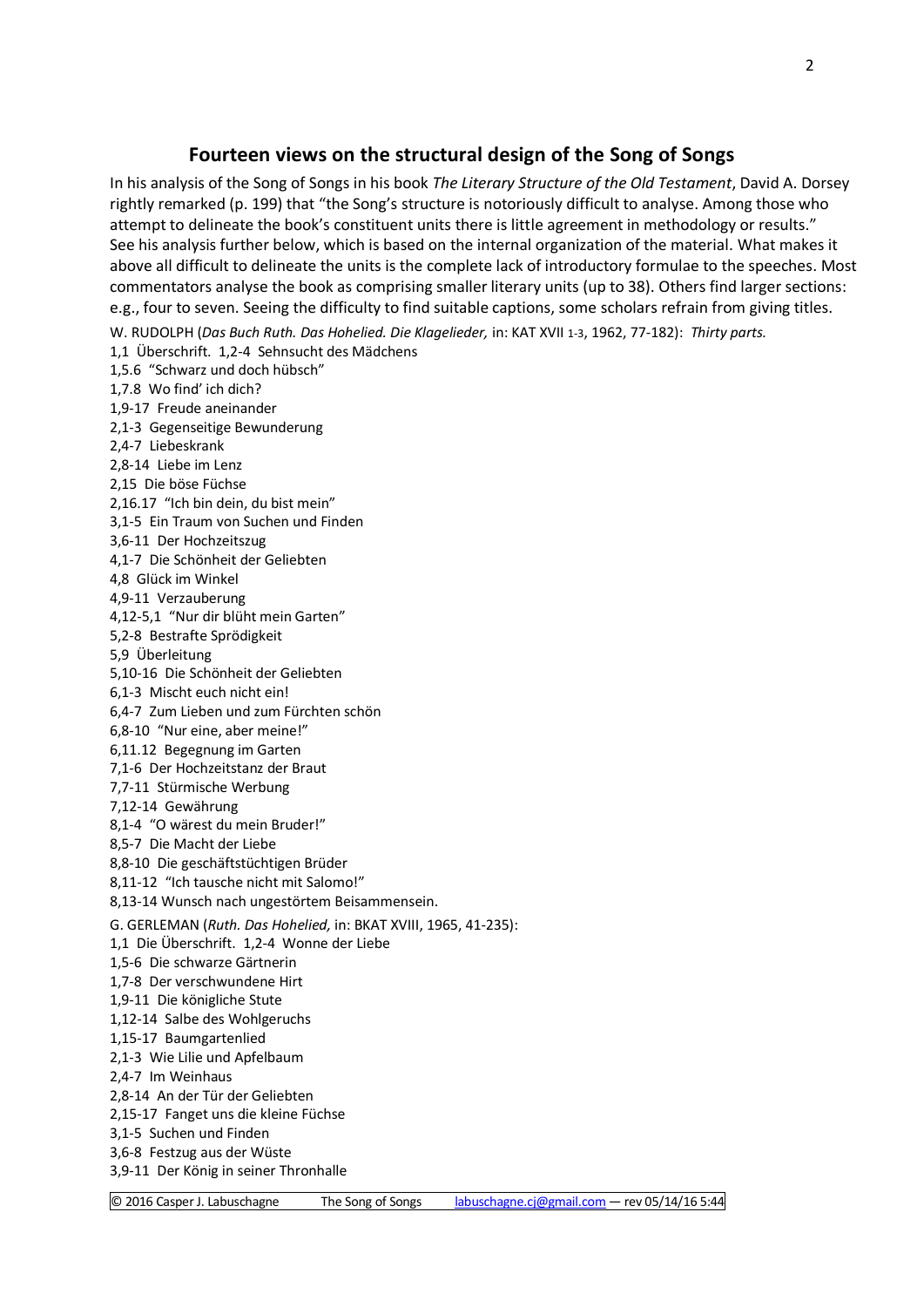3

4,1-7 Schönheit der Geliebten 4,8 Mit mir vom Libanon 4,9-11 Du hast mich gebunden! 4,12-5,1 Der Garten 5,2-8 Nächtliches Intermezzo 5,9 Überleitung 5,10-16 Der schöne Jüngling 6,1 Überleitung 6,2-3 Der Jüngling und sein Garten 6,4-7 Die erschreckende Schönheit 6,8-10 Die Unvergleichliche 6,11-7,1 Begegnung mit Amminadib 7,2-6 Die schöne Fürstentochter 7,7-11 Der liebliche Gartenbaum 7,12-13 Feiere einen schönen Tag 7,14-8,4 O wärest du mir wie ein Bruder! 8,5 Fragment 8,6-7 Die Macht der Liebe 8,8-10 Die Schwesterlein 8,11-12 Zweierlei Weinberge 8,13-14 Die Gartenbewohnerin. E. WÜRTHWEIN (Die Fünf Megilloth: Ruth, Das Hohelied, Esther, in: ATD 18, 1969<sup>2</sup>): Twenty nine parts. 1,1 Überschrift. 1,2-4 Botschaft 1,5-6 Meinen eigenen Weinberg hüte ich nicht 1,7-8 Sage mir doch, wo du weidest! 1,9-17 Im Brautgemach 2,1-3 Preis der Liebenden 2,4-7 Die Braut am Hochzeitstag 2,8-14 Das umworbene Mädchen 2,15 Fangt die Füchse! 2,16-17 Mein Liebster ist mein und ich sein! 3,1-5 Mädchentraum 3,6-11 Auf dem Weg zur Heimholung der Braut 4,1-7 Du bist schön, meine Freundin! 4,8 Komm vom Libanon, o Braut! 4,9-11 Du hast mich gebunden! 4,12-5,1 Mein Liebster komme in seinen Garten 5,2-6,3 Vom Traum der Sehnsucht zur Wirklichkeit der Erfüllung 6,4-7 Schön und schrecklich 6,8-10 Die Vielen und die Eine 6,11-12 Zum Nußgarten stieg ich hinab… 7,1-6 Die schöne Schulammit 7,7-10 Ich will die Palme besteigen 7,11-13 Auf, mein Liebster 7,14 Die Liebesäpfel duften… 8,1-4 Wärest du mir doch ein Bruder! 8,5 Zwei Fragmente 8,6-7 Lege mich wie ein Siegel an dein Herz, denn allgewaltig ist die Liebe! 8,8-10 Brüder und Schwester 8,11-12 Der kostbarste Weinberg 8,13-14 Fragment. M.H. POPE (*Song of Songs*, in: The Anchor Bible, 1977): *He gives a useful survey of earlier structural analyses.*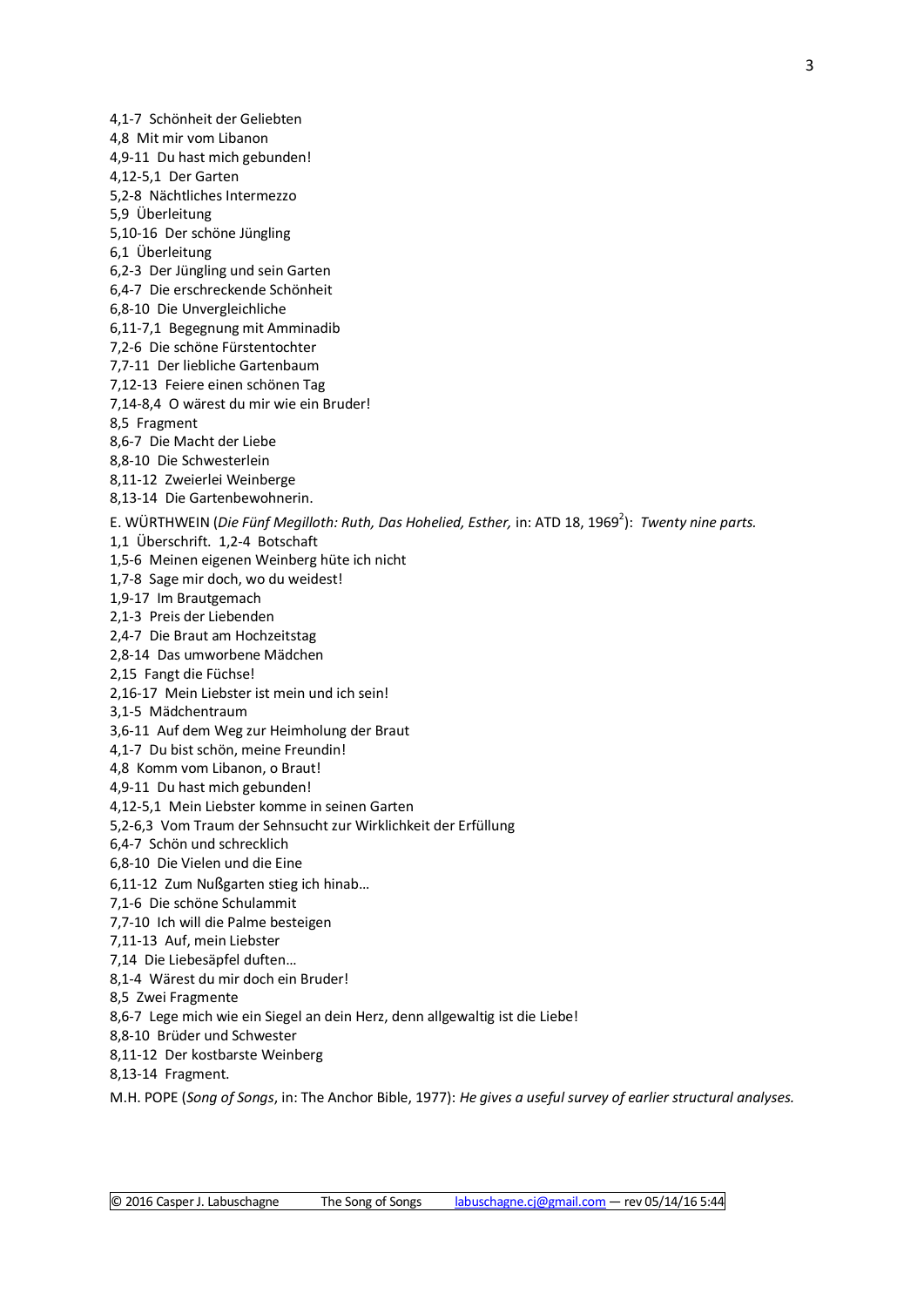- 
- © 2016 Casper J. Labuschagne The Song of Songs [labuschagne.cj@gmail.com](mailto:labuschagne.cj@gmail.com) rev 05/14/16 5:44
- M.A. BEEK (*Prediker. Hooglied,* in: POT, 1984): *Thirty one parts*. *My translation of the tiles.*
	- 1.1.2-4 Glory of love
	- 1,5-6 The maiden with the dark skin
	- 1,7-8 In search of the shepherd
	- **I** | 1,9-11 The comparison with the horse
		- 1,12-14 The odour of the beloved
		- 1,15-17 In the orchard
		- 2,1-3 The lily and the apple tree
		- 2,4-7 In the wine house.
		- 2,8-14 The approach of the lover
	- **II** 2,15-17 The foxes play their role
		- 3,1-5 Searched for and found.
		- 3,6-11 The approach from the wilderness
	- **III** 4,1-8 The beauty of the woman
		- 4,9-11 The power of the woman
		- 4,12-5,1 The comparison with the garden.
		- 5,2-8 Night-time intermezzos
		- 5,9 Connecting verse
		- 5,10-16 The beauty of the young man
		- 6,1-3 The young man in the garden
	- **IV** 6,4-7 The stunning beauty of the maiden
		- 6,8-10 She is incomparable
		- 6,11-7,1 (6,11-13) In the nut garden
		- 7,2-6 (7,1-5) Song of praise on the maiden
		- 7,7-10 (7,6-9) The palm tree
		- 7,11-14 (7,10-13) Invitation to go out together
		- 8,1-4 The game of love
		- 8.5 Fragment
		- 8,6-7 The power of love
	- **V** 8,8-10 The maiden and her brothers
		- 8,11-12 The best vineyard
		- 8,13-14 The woman who lives in the garden.
- M. DECKERS-DIJS (*Hooglied,* in: Belichting van een Bijbelboek, 1989): *Five parts.*
- **1.** 1,2-14 Introductory song
- **2.** 1,15-4,1aSong of beauty
- **3.** 4,1b-6,7 Bridal song
- **4.** 6,8-8,7 Love song
- **5.** 8,9-14 Concluding song.

H.P. MÜLLER (*Das Hohelied / Klagelieder / Das Buch Esther, in: ATD 16/2, 1992<sup>4</sup>, 3-90): Thirty eight parts.* 1,1. 1,2-4; 1,5-6; 1,7-8; 1,9-11; 1,12; 1,13-14; 1,15-17; 2,1-3; 2,4-5; 2,6-7; 2,8-14; 2,15; 2,16-17; 3,1-4(5); 3,6-11; 4,1-7; 4,8; 4,9-11; 4,12-5,1; 5,2-8; 5,9; 5,10-16; 6,1; 6,2-3; 6,4-7; 6,8-10; 6,11-12; 7,1-7; 7,8-10; 7,11; 7,12-13; 8,1-2(-4); 8,5a; 8,5b; 8,6-7; 8,8-10; 8,11-12; 8,13-14. *No titles available*.

R.E. MURPHY ("Song of Songs, Book of," in: *The Anchor Bible Dictionary* VI, 1992, 150-155 ): *Ten parts.*

- 1,1.2-6 Introduction: a woman's yearning for her lover
- 1,7-2,7 A sustained dialogue between the man and the woman
- 2,8-17 The woman describes a visit from her lover

3,1-5 The woman describes to the Daughters of Jerusalem the search for and the discovery of her beloved

- 3,6-11 The solemn procession of Solomon and his retinue
- 4,1-5,1 The man describes the physical charms of the woman
- 5,2-6,4 The dialogue between the woman and the Daughters of Jerusalem
- 6,5-12 The man delivers a poem in admiration of the woman, her beauty, and uniqueness
- 7,1-8,4 This dialogue issues into a description of the woman's beauty
- 8,5-14 These verses are not united by dialogue, they are separate units: 5, 6-7, 8-10, 11-12, and 13-14.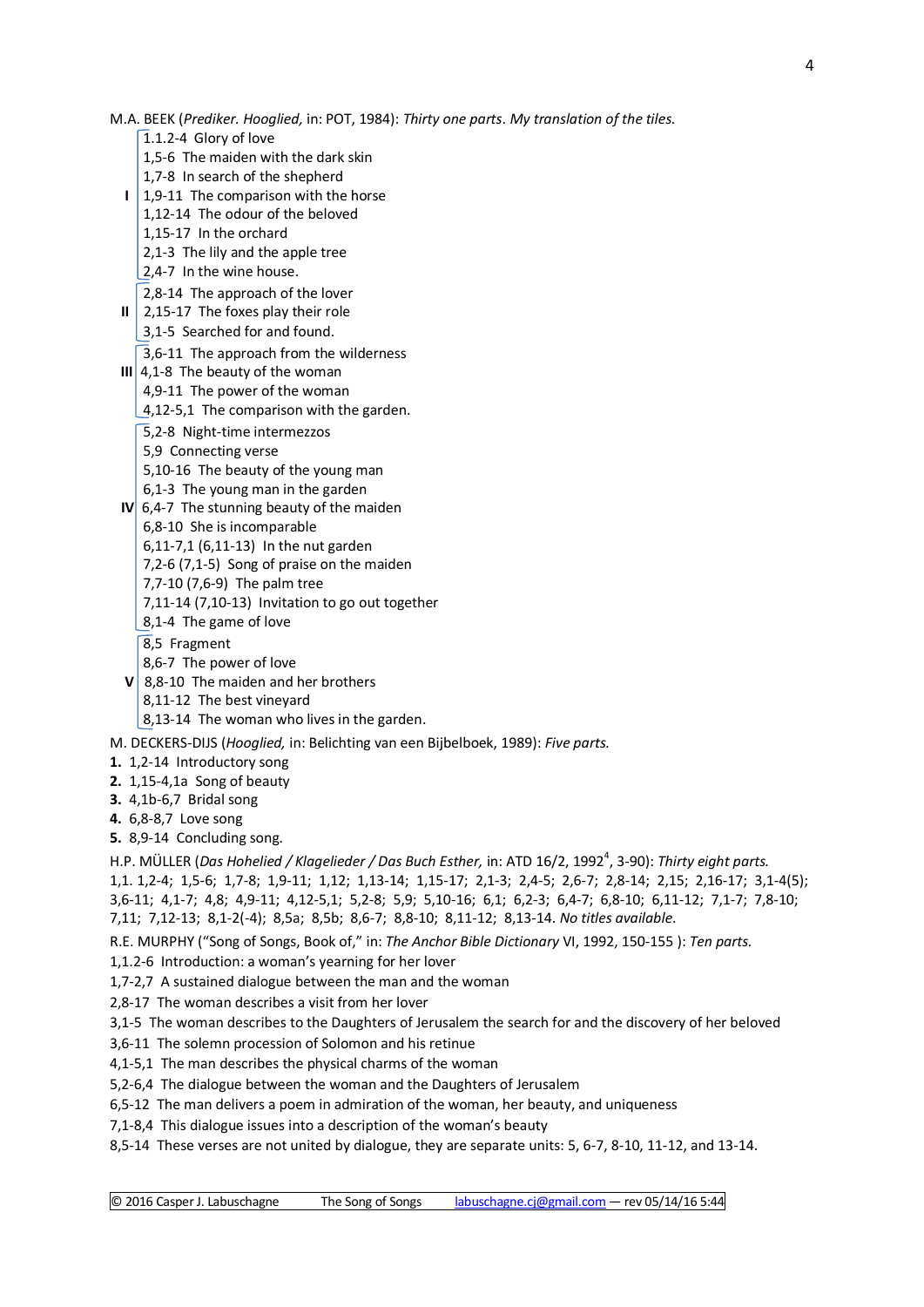R.E. CLEMENTS (*The Song of Songs*, in: New Century Bible, 1993): *Twenty-four parts.*

1,2-4 The girl's desire for her partner

1,5-8 The girl's embarrassment

1,9-17 Compliments exchanged

2,1-7 Hightening compliments

2,8-17 The lover shut out

3,1-5 A happy dream

3,6-11 A royal wedding?

4,1-7 Admiration of the lover

4,8-5,1 Away to the delights of love!

5,2-8 Another nocturnal search

5,9 A link verse

5,10-16 Admiration of the lover

6,1-3 Another link passage

6,4-7 Less fulsome admiration

6,8-10 The incomparable one

6,11-13 Another link passage

7,1-5 Renewed admiration of the beloved

- 7,6-9 A fragmentary poem of admiration
- 7,10-13 A country walk for lovers

8,1-4 Back to mother's house

8,5 A fragment - or two?

8,6-7 The power of love

8,8-10 A dialogue of playful banter

8,11-12 Two different vineyards.

D.A. DORSEY, *The Literary Structure of the Old Testament*, Baker Academic, 1999, 199-213: *Seven parts.* **Detailed outline of 1,1-8,14**

a 1,2-2,7 **Opening words of mutual love and desire**

b 2,8-17 **Young man's invitation to the young woman** to join him in the countryside

c 3,1-5 **Young woman's night-time search** for the young man

d 3,6-5,1 **CENTER: their wedding day**

c' 5,2-7,11 **Young woman's night-time search** for the young man, and their speeches of admiration and longing

b' 7,12-8,4 **Young woman's invitation to the young man** to join her in the countryside

a' 8,5-14 **Closing words of mutual love and desire**.

### **Detailed outline of 1,2-2,7**

a 1,2-7 **Young woman's** long speech, expressing the desire to be with the young man in his home

- b 1,8-11 **Young man's** words of admiration for his beloved
- c 1,12-14 **Young woman's** short speech of admiration and desire
- d 1,15 **CENTER: Young man's exclamation**
- c' 1,16-17 **Young woman's** short speech of admiration and desire
- b' 2,1-2 **Young man's** words of admiration for his beloved

a' 2,3-7 **Young woman's** long speech describing union with the young man in his home.

### **Detailed outline of 3,1-5**

a 3, 1 **In bed, the young woman yearns for her absent lover**

b 3,2 **She leaves her home** to search for him

c 3,3a **She is found by the guards**

- d 3,3b **Her desperate question**
- c' 3,4a **She leaves the guards and finds** her lover
- b' 3,4b **She returns to her home** with him

a' 3,5 **Refrain: The lovers are united, presumably back in her bed**.

### **Detailed outline of 3,6-5,1**

a 3,6-11 **Approach of the young woman in the wedding procession**

b 4,1-5 **Young man's lengthy speech of admiration**

- c 4,6 **His short speech of desire**
- d 4,7 **CENTER: his very short speech of admiration**

© 2016 Casper J. Labuschagne The Song of Songs [labuschagne.cj@gmail.com](mailto:labuschagne.cj@gmail.com) — rev 05/14/16 5:44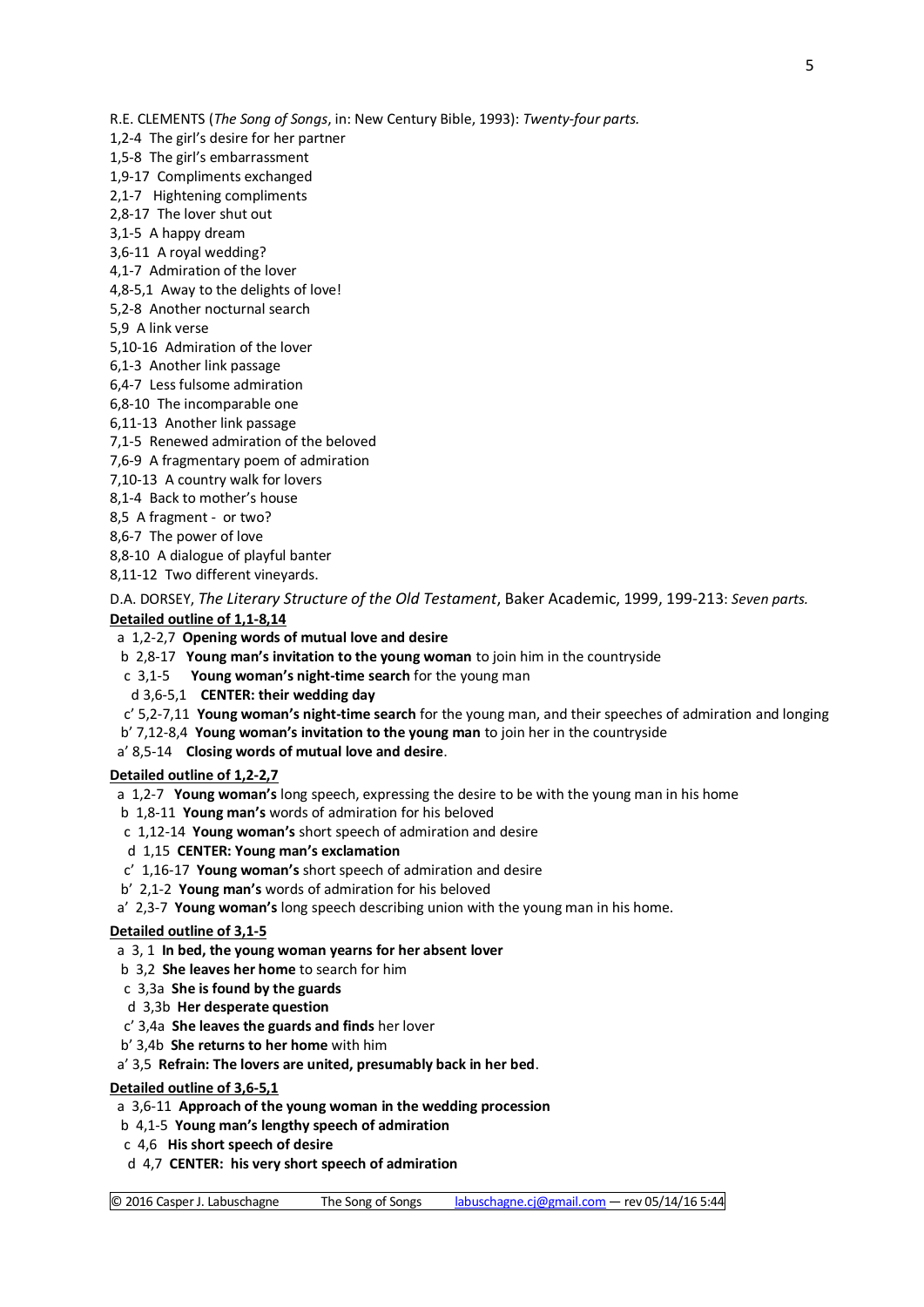c' 4,8 **His short speech of desire**

b' 4,9-11 **His lengthy speech of admiration**

a' 4,12-5,1 **Union of the lovers**.

**Detailed outline of 5,2-7,10 (5,2-7,11)**

a 5,2-8 **Their separation and her night-time search**

b 5,9-16 **Her praise of her body, from the head down**

c 6,1-3 **Her declaration to the daughters of Jerusalem**

d 6,4-9 **CENTER: His praise of her unique beauty**

c' 6,10-12 **Her declaration to the daughters of Jerusalem**

b' 6,13-7,7 (7,1-8) **His praise of her body, from the feet up**

a' 7,8-10 (7,9-11) **Their union**.

**Regarding 7,11-8,4 (7,12-8,4)** "The book's sixth unit consists entirely of a speech by the young woman… The internal organization of the unit is tripartite:

- (1) Her invitation to him to accompany her to the countryside (7,11-13 [7,12-14])
- (2) Her wish that he were her brother (8,1-2)
- (3) A closing refrain, alluding to their union (8,3-4)."

#### **Detailed outline of 8,5-14: Closing words of love**

a 8,5a **Introductory rhetorical question**

b 8,5b **Young man's(?) short speech**

c 8,6-7 **Young woman's longer speech**

d 8,8-10 **CENTER: The brothers and their sister**

c' 8,11-12 **Young woman's longer speech**

b' 8,13 **Young man's short speech**

a' 8,14 **Concluding refrain.**

DAS BIBELWERK (*Das Hohelied,* in[: https://www.bibelwerk.de/mitgliederbereich.34501.html\)](https://www.bibelwerk.de/mitgliederbereich.34501.html): *Seven parts.*

- A 1,2-2,7 Gegenseitige Liebe und Sehnsucht
- B 2,8-17 Einladung des Mannes an die Frau zur Liebe in der freien Natur<br>C 3.1-5 Traum der Frau und Zusammensein der Liebenden
- Traum der Frau und Zusammensein der Liebenden
- D 3,6-5,1 Hochzeit: "Esst, Freunde, trinkt, berauscht euch an der Liebe!" [Hld 5,1]

C' 5,2-7,11 Traum der Frau; Ausdruck gegenseitiger Bewunderung und Zusammensein der Liebenden

B' 7,12-8,4 Einladung der Frau an den Mann zur Liebe in der freien Natur

A' 8,5-14 Gegenseitige Liebe und Sehnsucht: "Stark wie der Tod ist die Liebe" [8,6].

T. LONGMAN (*Song of Songs*, in: NICOT, 2001): *Twenty-three poems.*

1,2-4 Poem One: The woman's pursuit

1,5-6 Poem Two: Dark but beautiful

1 7-8 Poem Three: An invitation to a Tryst

1,9-11 Poem Four: A beautiful mare

1,12-14 Poem Five: Intimate fragrances

1,15-17 Poem Six: Outdoor love

2,1-7 Poem Seven: Flowers and trees

2,8-17 Poem eight: A poem of spring

3,1-5 Poem Nine: Seeking and (not) finding

3,6-11 Poem Ten: A royal wedding procession

4,1-7 Poem Eleven: From head to breasts

4,8-9 Poem Twelve: The invitation

4,10-5,1 Poem Thirteen: Eating in the garden of love

5,2-6,3 Poem Fourteen: To search and (not) find, once again

6,4-10 Poem Fifteen: Awesome as an army under banners

6,11-12 Poem Sixteen: A surprise in the nut grove

7,1-11 (6,13-7,19) Poem Seventeen: A description of the dancing Shulamite

7,12-14 (7,11-13) Poem Eighteen: I will give you my love

8,1-4 Poem Nineteen: Yearning for love

8,5-7 Poem Twenty: Like a seal

8,-10 Poem Twenty-One: Protecting the sister

8,11-12 Poem Twenty-Two: Who owns the vineyard?

8,13-14 Poem Twenty-Three: Be like a gazelle.

© 2016 Casper J. Labuschagne The Song of Songs [labuschagne.cj@gmail.com](mailto:labuschagne.cj@gmail.com) — rev 05/14/16 5:44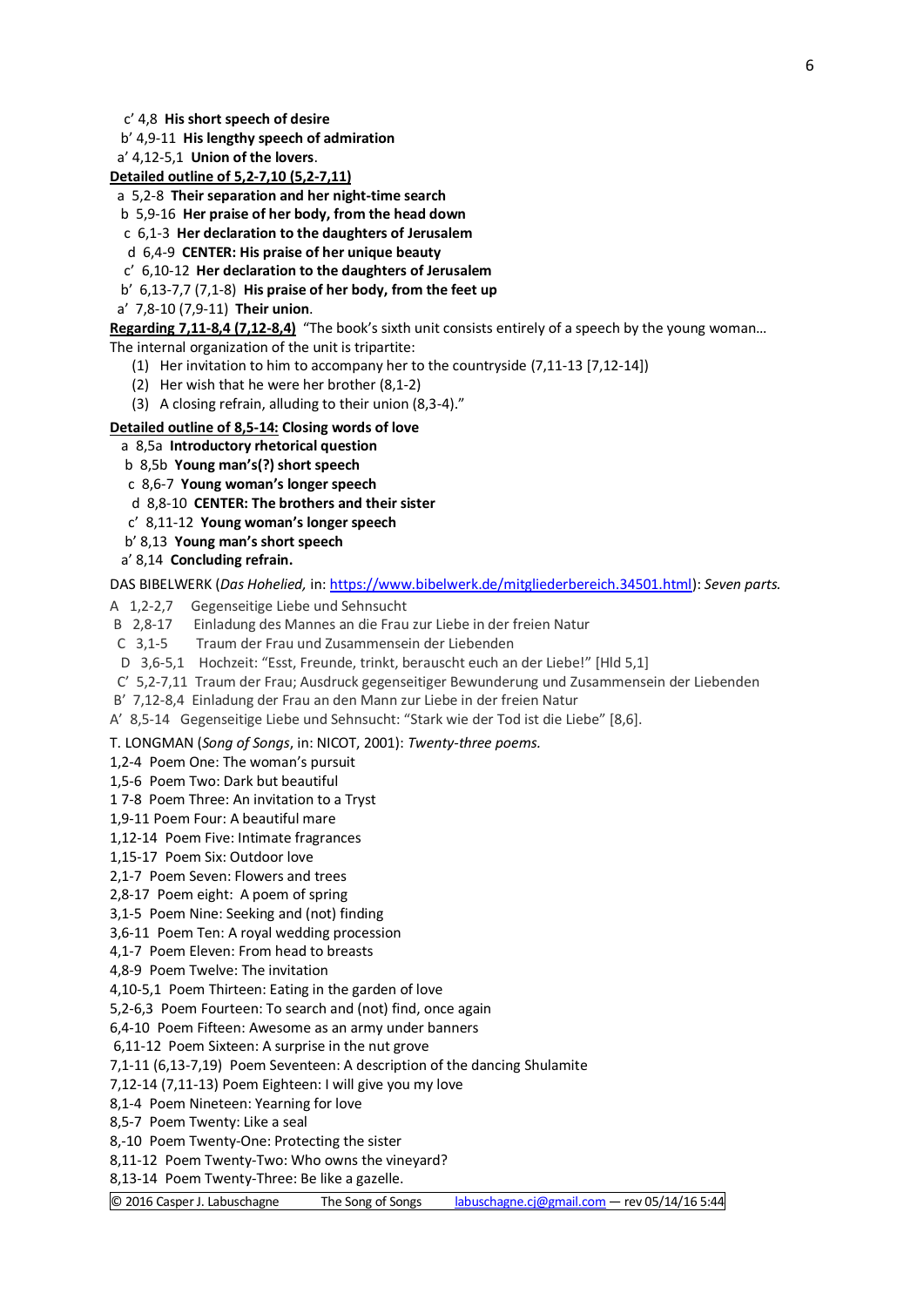D. GARRETT (*Song of Songs*, in: WBC, 2004): *Thirteen Songs for Soprano, Tenor, and Chorus.*

I. 1,2-4 Chorus and soprano: The entrance

II. 1,5-6 Soprano: The virgin's education I

III. 1,7-8 Soprano and chorus: Finding the beloved

IV. 1,9-2,7 Tenor, chorus, and soprano: The first song of mutual love

V. 2,8-17 Soprano and tenor: The invitation to depart

VI. 3,1-15 Three wedding-night songs

A. 3,1-5 Soprano: The bride's anxiety

B. 3,6-11 Chorus: The bride comes to the groom

C. 4,1-15 Tenor: The flawless bride

VII. 4 16-5,1 Soprano, tenor, and chorus: The consummation

VIII. 5,2-6,10 Three wedding-night songs

A. 5,2-8 Soprano, tenor, and chorus: Pain and transformation

B. 5,9-6,3 Chorus and soprano: The bride recovers the groom

C. 6,4-10 Tenor and chorus: The flawless bride

IX. 6,11-7,1 (6,13) Soprano, chorus, and tenor: Leaving girlhood

X. 7,2(1)-8,4 Tenor and soprano: The second song of mutual love

XI. 8,5-7 Chorus and soprano: Claiming the beloved

XII. 8,8-12 Chorus and soprano: The virgins education II

XIII. 8,13-14 Tenor, chorus, and soprano: The farewell.

Y. ZAKOVITCH (*Das Hohelied*, in: HThKAT, 2004): *Thirty-one parts.*

1,2-4: Wachtraum – Liebe besser als Wien

1,5-6: Die Swärzliche

1,7-8: Die Hirtin

1,9-14: Zwiegezpräch – Gegenseitiges Rühmen

1,15-17: Zwiegespräch der Liebenden

2,1-3: Zwiegespräch der Liebenden

2,4-7: Wachtraum – Monolog des Mädchens

2,8-13: Wachtraum – Hinaus ina die freie Natur

2,14: Meine Taube in den Felskluften

2,15: Die Rätsel von den kleinen Fuchsen

2,16-17: "Der unter den Lilien weidet"

3,1-5: Nächtlicher Traum – "Auf meinem Lager"

3,6: "Umräuchert von Myrrhe und Weinrauch"

3,7-11: "Salomos Bett"

4,1-7: Die Schönheit der Gelibten

4,8-11: Rühmender Monolog

4,12-5,1: Zwiegespraach – Der verschlossene Garten

5,2-6,3: Traumlied – Die nächtliche Suche nach dem Geliebden

6,10.4-9: Ruhm der Geliebden

6,11-12: Wachtraum – Abstieg ins Nussgärtlein

7,1-7: Ruhm der Geliebden – "Kehr um, kehr um…"

7,8-10: Ruhm der Geliebden – Vergleich mit der Palme

7,11-14: Aufforderung – "Ich bin meines Freundes…"

8,1-4: Wachtraum – "Wärest du doch mein Bruder"

8,5a: "Wer ist es, die…?"

8,5b: "Unter dem Apfelbaum…"

8,6a: "Wie ein Siegel"

8,6b-7: Betrachtung zur Gewalt der Liebe

8,8-10: Spottlied – Die Brüder und ihre kleine Schwester

8,11-12: Spottlied auf Salomo

8,13-14: Zwiegespräch – Scheinbarer Abschluss.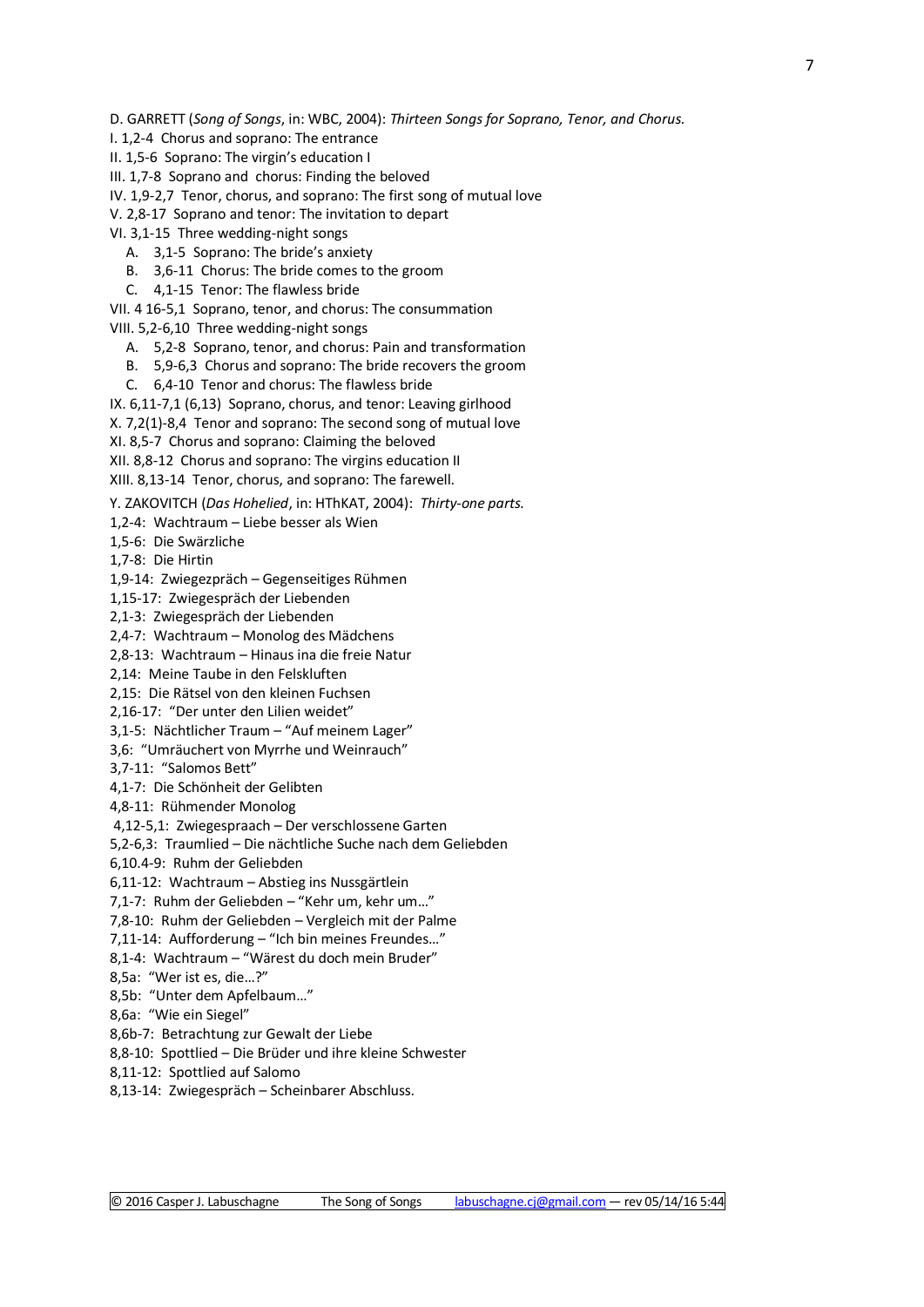## **Quantitative structural analysis of the Song of Songs**

It cannot be excluded that some of the multiples of **17** and **26** are due to coincidence.

| <b>Vs</b>               | <b>Text</b>                  | <b>Words</b>         | <b>Letters</b> | Sum words         | S/P    | <b>Structural Design</b>                                                                                         |
|-------------------------|------------------------------|----------------------|----------------|-------------------|--------|------------------------------------------------------------------------------------------------------------------|
|                         |                              |                      |                |                   |        | §1-3 The first contact between bride and bridegroom                                                              |
| 1                       | Song 1,1                     | 4 Heading            | 17             | 4                 |        | §1 The beginning of a budding, loving relationship                                                               |
| 2                       | <b>Song 1,2</b>              | $\overline{7}$       | 31             | 11                |        |                                                                                                                  |
| 3                       | <b>Song 1,3</b>              | 10                   | 38             | 21                |        |                                                                                                                  |
| 4                       | <b>Song 1,4</b>              | 14                   | 68             | 35                | S      |                                                                                                                  |
| 4                       | $1,1-4$                      | 35                   | <b>154</b>     | 35                |        |                                                                                                                  |
| 5                       | <b>Song 1,5</b>              | 9                    | 42             | 44                |        | §2 How do the bride and the bridegroom meet?                                                                     |
| 6                       | <b>Song 1,6</b>              | 18                   | 71             | 62                |        |                                                                                                                  |
| 7                       | <b>Song 1,7</b>              | 15                   | 63             | 77                |        |                                                                                                                  |
| 8                       | <b>Song 1,8</b>              | 16                   | 58             | 93                | S      |                                                                                                                  |
| $\overline{\mathbf{A}}$ | $1,5-8$                      | 58                   | <b>234</b>     | 58                |        |                                                                                                                  |
| 9                       | <b>Song 1,9</b>              | $5+$                 | 25             | 98                |        | §3 The view of the groom and the bride on their beloved                                                          |
| 10                      | Song 1,10                    | $5+$                 | 26             | 103               |        |                                                                                                                  |
| 11                      | Song 1,11                    | 7/17                 | 24             | 110               |        |                                                                                                                  |
| 12                      | Song 1,12                    | 6                    | 23             | 116               |        |                                                                                                                  |
| 13                      | Song 1,13                    | $\overline{7}$       | 23             | 123               |        |                                                                                                                  |
| 14                      | Song 1,14                    | $\overline{7}$       | 25             | 130               | S      | §1-3 The first contact: highlighted and sealed by 130 words.                                                     |
| $\overline{6}$          | $1,9-14$                     | $\overline{37}$      | <b>146</b>     | 37                |        |                                                                                                                  |
| 14                      | $1,1-14$                     | 130(5x26)            | <b>534</b>     | 130(5x26)         |        |                                                                                                                  |
| 15                      | Song 1,15                    | $\overline{7}$       | 27             | 137               |        | §4 The bride's view on awakening love                                                                            |
| 16                      | Song 1,16                    | 8                    | 28             | 145               |        |                                                                                                                  |
| 17                      | Song 1,17                    | 5                    | 26             | 150               |        |                                                                                                                  |
| 18                      | Song 2,1                     | 5                    | 24             | 155               |        |                                                                                                                  |
| 19                      | Song 2,2                     | $\overline{7}$       | 30             | 162               |        |                                                                                                                  |
| 20                      | Song 2,3                     | 13                   | 55             | 175               |        |                                                                                                                  |
| 21                      | Song 2,4                     | $\overline{7}$       | 27             | 182               |        |                                                                                                                  |
| 22                      | Song 2,5                     | 8                    | 39             | 190               |        |                                                                                                                  |
| 23                      | Song 2,6                     | 5                    | 25             | 195               |        |                                                                                                                  |
| 24                      | Song 2,7                     | 16<br>81             | 68             | 211               | S      |                                                                                                                  |
| <b>10</b>               | $1,15 - 2,7$                 |                      | <b>349</b>     | 81                |        |                                                                                                                  |
| 25                      | <b>Song 2,8</b>              | 11                   | 37             | 222               |        | §5 The bride's view on her beloved                                                                               |
| 26                      | <b>Song 2,9</b>              | 17                   | 66             | 239               |        |                                                                                                                  |
| 27                      | Song 2,10                    | 10                   | 34             | 249               |        | The paragraph is highlighted and sealed by 85 words.                                                             |
| 28                      | Song 2,11                    | 8                    | 24             | 257               |        |                                                                                                                  |
| 29<br>30                | Song 2,12                    | 10                   | 43<br>53       | 267               |        |                                                                                                                  |
| 31                      | <b>Song 2,13</b>             | 13<br>16             | 70             | 280<br>296        | S<br>S | This S does not seem to have a demarcating function.<br>It draws special attention to the bridegroom's reaction. |
| $\overline{\mathbf{z}}$ | Song 2,14<br>$2,8-14$        | 85 (5x17)            | <b>327</b>     | 85 (5x17)         |        |                                                                                                                  |
|                         |                              |                      |                |                   |        |                                                                                                                  |
| 32                      | Song 2,15                    | 9                    | 46             | 305               |        | §6 The bride: "Catch us the foxes! My beloved is mine!"                                                          |
| 33                      | Song 2,16                    | 6                    | 23             | 311               |        |                                                                                                                  |
| 34<br>3                 | Song 2,17<br>$2,15 - 17$     | 16<br>31             | 56<br>125      | 327<br>31         | S      | 1,2-2,17, excluding the heading: 323 (19x17) words.                                                              |
| 20                      | $1,15-2,17$                  | <b>197</b>           | 801            | <b>197</b>        |        |                                                                                                                  |
| 34                      | $1, 1 - 2, 17$               | <b>327</b>           | <b>1335</b>    | 327               |        | Until this point the text is sealed by 34 (2x17) verses.                                                         |
|                         |                              |                      |                |                   |        |                                                                                                                  |
| 35                      | <b>Song 3,1</b>              | 10                   | 44<br>62       | 337               |        | §7 The bride in search of her beloved                                                                            |
| 36                      | <b>Song 3,2</b>              | 13<br>8              |                | 350               |        |                                                                                                                  |
| 37<br>38                | Song 3,3<br>Song 3,4         | 19                   | 38<br>75       | 358<br>377        |        |                                                                                                                  |
| 39                      | <b>Song 3,5</b>              | 16                   | 68             | 393               | S      |                                                                                                                  |
| 5                       | $3,1-5$                      | 66                   | <b>287</b>     | 66                |        |                                                                                                                  |
|                         |                              |                      |                |                   |        |                                                                                                                  |
| 40                      | <b>Song 3,6</b>              | 13<br>$\overline{9}$ | 50<br>38       | 406<br>415        |        | §8 The maidens speak about Solomon and his escourt                                                               |
| 41<br>42                | <b>Song 3,7</b>              | 11                   | 43             | 426               | S      |                                                                                                                  |
| 3                       | Song 3,8<br>$3,6-8$          | 33                   | <b>131</b>     | 33                |        |                                                                                                                  |
|                         |                              |                      |                |                   |        |                                                                                                                  |
|                         | © 2016 Casper J. Labuschagne |                      |                | The Song of Songs |        | labuschagne.cj@gmail.com - rev 05/14/16 5:44                                                                     |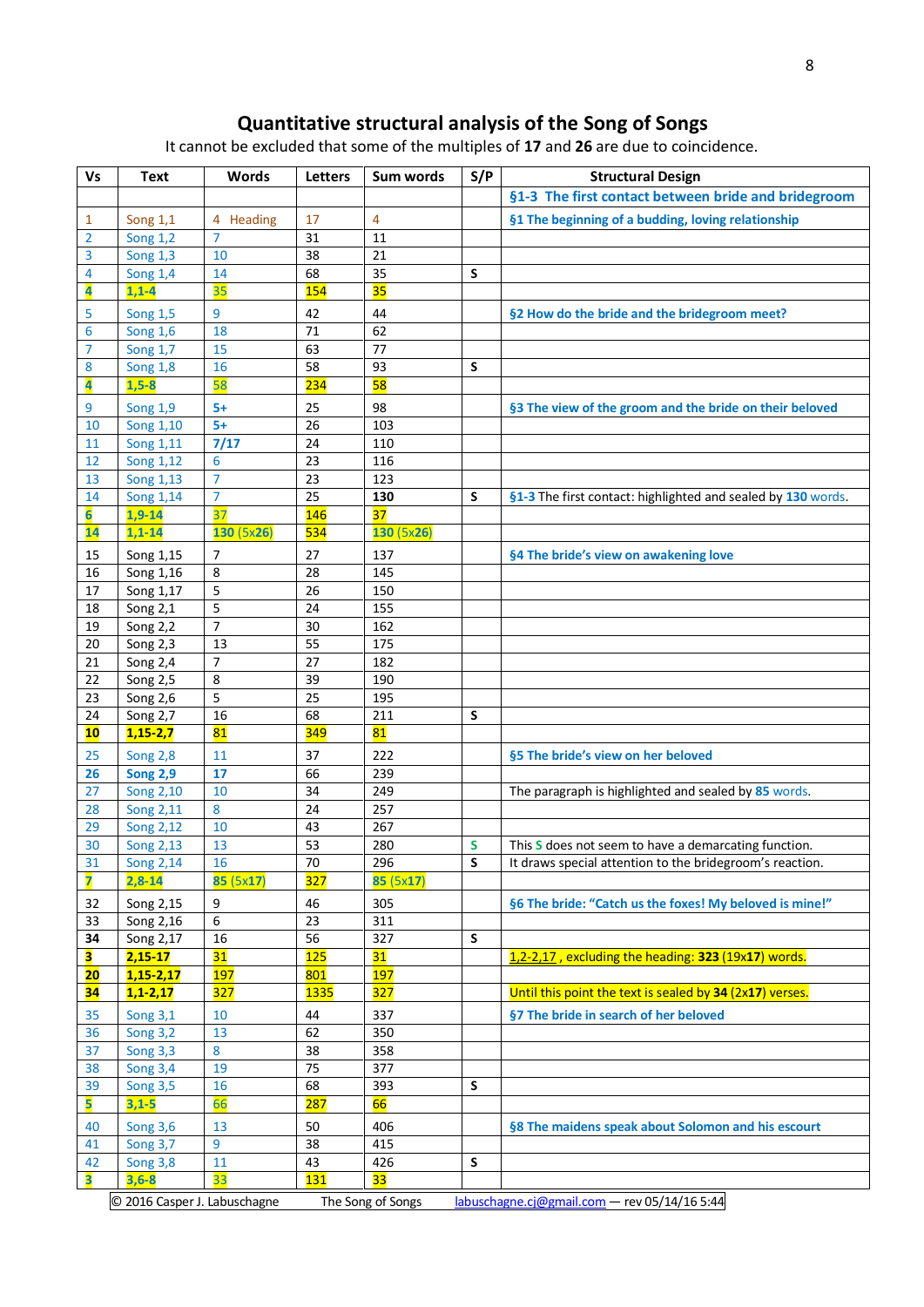| 43        | Song 3,9                                 | $\overline{7}$ | 29          | 433                      |   | §9 The maidens invite the maidens to come and meet him      |
|-----------|------------------------------------------|----------------|-------------|--------------------------|---|-------------------------------------------------------------|
| 44        | Song 3,10                                | 12             | 54          | 445                      |   |                                                             |
| 45        | Song 3,11                                | 15             | 63          | 460                      | S | The paragraph is highlighted and sealed by 34 words.        |
| 3         | $3,9-11$                                 | 34 (2x17)      | <b>146</b>  | 34(2x17)                 |   |                                                             |
| 46        | Song 4,1                                 | 15             | 61          | 475                      |   | §10 The bridegroom's view of his beloved                    |
| 47        | Song $\overline{4,2}$                    | 11             | 48          | 486                      |   |                                                             |
| 48        | <b>Song 4,3</b>                          | 10             | 47          | 496                      |   |                                                             |
| 49        | <b>Song 4,4</b>                          | 12             | 53          | 508                      |   |                                                             |
| 50        | <b>Song 4,5</b>                          | 8              | 38          | 516                      |   |                                                             |
| 51        | <b>Song 4,6</b>                          | 13             | 47          | 529                      |   |                                                             |
| 52        | <b>Song 4,7</b>                          | 6              | 20          | 535                      | S |                                                             |
| 7         | $4,1-7$                                  | 75             | <b>314</b>  | 75                       |   |                                                             |
| 18        | $3,1-4,7$                                | 208 (8x26)     | 878         | 208(8x26)                |   | 3,1-4,7 (§§7-10) highlighted and sealed by 208 words.       |
| 52        | $1,1-4,7$                                | 535            | 2213        | 535                      |   | 1,1-4,7 sealed by 52 (2x26) verses.                         |
| 53        | Song 4,8                                 | 16             | 74          | 551                      |   | §11 The bridegroom invites his bride; their dialogue        |
| 54        | Song 4,9                                 | 9              | 44          | 560                      |   |                                                             |
| 55        | Song 4,10                                | 13             | 46          | 573                      |   |                                                             |
| 56        | Song 4,11                                | 12             | 52          | 585                      | S | This S does not have a delimiting function, but serves to   |
| 57        | Song 4,12                                | 8              | 27          | 593                      |   | draw attention to what follows in vs. 12ff.                 |
| 58        | Song 4,13                                | 9              | 37          | 602                      |   |                                                             |
| 59        | Song 4,14                                | 14             | 50          | 616                      |   |                                                             |
| 60        | Song 4,15                                | 8              | 31          | 624                      |   |                                                             |
| 61        | Song 4,16                                | 14             | 58          | 638                      |   |                                                             |
| 62        | Song 5,1                                 | 21             | 81          | 659                      | S |                                                             |
| 10        | $4,8-5,1$                                | 124            | 500         | 124                      |   |                                                             |
| 63        | Song 5,2                                 | 19             | 74          | 678                      |   | §12 In a dream the bride opens to him and describes him     |
| 64        | Song 5,3                                 | 10             | 44          | 688                      |   |                                                             |
| 65        | Song 5,4                                 | 8              | 26          | 696                      |   |                                                             |
| 66        | Song 5,5                                 | 13             | 52          | 709                      |   |                                                             |
| 67        | Song 5,6                                 | 15             | 67          | 724                      |   |                                                             |
| 68        | <b>Song 5,7</b>                          | $12+$          | 56          | 736                      |   | 5.7-8 The watchmen find her, beat and wound her: she has    |
| 69        | <b>Song 5,8</b>                          | 14/26          | 54          | 750                      |   | a message for her beloved: I am sick with love: 26 words.   |
| 70<br>71  | Song 5,9                                 | 10<br>5        | 40          | 760<br>765               |   |                                                             |
|           | Song 5,10                                | 7              | 20<br>32    | 772                      |   |                                                             |
| 72<br>73  | Song 5,11<br>Song 5,12                   | 10             | 41          | 782                      |   |                                                             |
| 74        | Song 5,13                                | 10             | 50          | 792                      |   |                                                             |
| 75        | Song 5,14                                | 10             | 44          | 802                      |   |                                                             |
| 76        | Song 5,15                                | 11             | 47          | 813                      |   |                                                             |
| 77        | Song 5,16                                | 10             | 41          | 823                      |   |                                                             |
| 78        | Song 6,1                                 | 10             | 39          | 833                      |   |                                                             |
| 79        | Song 6,2                                 | 9              | 43          | 842                      |   |                                                             |
| 80        | Song 6,3                                 | 6              | 26          | 848                      | S |                                                             |
| <b>18</b> | $5,2-6,3$                                | <b>189</b>     | 796         | <b>189</b>               |   |                                                             |
| 81        | Song 6,4                                 | 8              | 37          | 856                      |   | §13 The bridegroom visualizes his bride; he delights in her |
| 82        | Song $6,5$                               | 11             | 49          | 867                      |   |                                                             |
| 83        | Song 6,6                                 | 11             | 47          | 878                      |   |                                                             |
| 84        | Song 6,7                                 | 5              | 22          | 883                      |   |                                                             |
| 85        | Song 6,8                                 | 8              | 38          | 891                      |   |                                                             |
| 86        |                                          | 16             | 73          | 907                      | S | This S does not have a delimiting function, but serves to   |
| 87        | Song 6,9                                 |                |             |                          |   | draw attention to what follows in v. 10.                    |
|           | Song 6,10                                | 11             | 43          | 918                      | S |                                                             |
| 7         | $6,4-10$                                 | 70             | <b>309</b>  | 70                       |   |                                                             |
| 87        | $1, 1 - 6, 10$                           | 918(54x17)     | <b>3818</b> | 918(54x17)               |   | 1,1-6,10 (§§1-13) sealed by 918 words.                      |
| 88        | Song 6,11                                | 12             | 51          | 930                      |   | §14 The bridegroom's declaration to the maidens             |
| 89        | Song 6,12                                | $\overline{7}$ | 29          | 937                      |   |                                                             |
| 90        | Song 7,1                                 | 12             | 54          | 949                      |   |                                                             |
| 91        | Song 7,2                                 | 13             | 50          | 962                      |   |                                                             |
| 92        | Song 7,3                                 | 11             | 44          | 973                      |   |                                                             |
| 93        | Song 7,4<br>© 2016 Casper J. Labuschagne | 6              | 24          | 979<br>The Song of Songs |   | labuschagne.cj@gmail.com - rev 05/14/16 5:44                |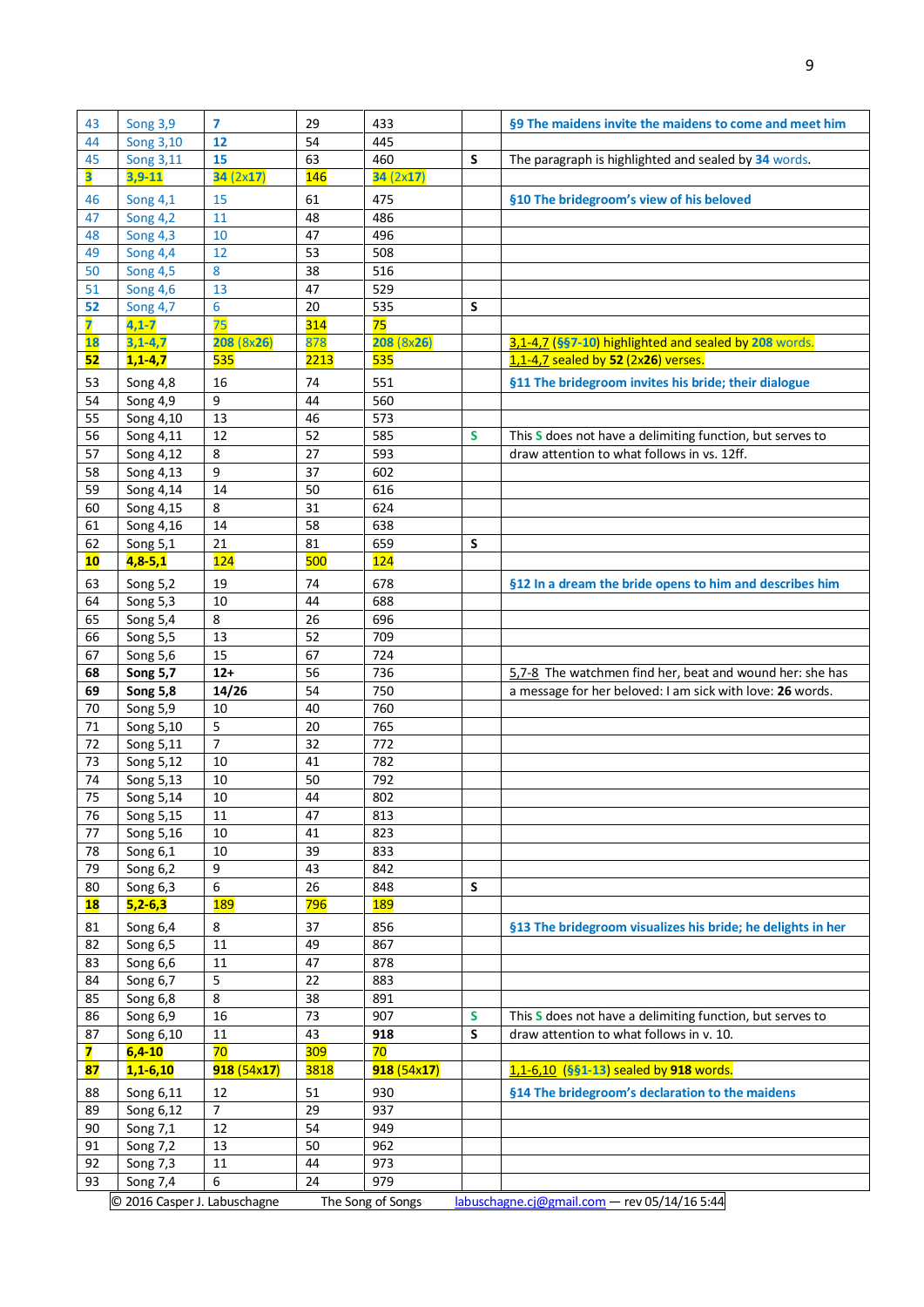| 94                      | Song 7,5        | 16              | 65         | 995          |      |                                                             |
|-------------------------|-----------------|-----------------|------------|--------------|------|-------------------------------------------------------------|
| 95                      | Song 7,6        | 9               | 40         | 1004         |      |                                                             |
| 96                      | Song 7,7        | 6               | 25         | 1010         |      |                                                             |
| 97                      | Song 7,8        | 6               | 28         | 1016         |      |                                                             |
| 98                      | Song 7,9        | 13              | 60         | 1029         |      |                                                             |
| 99                      | Song 7,10       | 9               | 41         | 1038         |      |                                                             |
| 12                      | $6,11 - 7,10$   | 120             | 511        | 120          | S    | The S after 1,11 in MT is clearly out of place.             |
| 100                     | Song 7,11       | 4               | 18         | 1042         |      | §15 The bride's invitation to her beloved                   |
| 101                     | Song 7,12       | 6               | 25         | 1048         |      |                                                             |
| 102                     | Song 7,13       | 15              | 57         | 1063         |      |                                                             |
| 103                     | Song 7,14       | 13              | 53         | 1076         |      |                                                             |
| 104                     | Song 8,1        | 14              | 45         | 1090         |      |                                                             |
| 105                     | Song 8,2        | 11              | 45         | 1101         |      |                                                             |
| 106                     | Song 8,3        | 5               | 24         | 1106         |      |                                                             |
| 107                     | Song 8,4        | $\overline{12}$ | 49         | 1118         | S    | 1,1-8,4 (§§1-15) sealed by 1118 (43x26) words.              |
| 7                       | $7,11-8,4$      | 80              | 316        | 80           |      |                                                             |
| 107                     | $1,1 - 8,4$     | 1118 (43x26)    | 4645       | 1118 (43x26) |      | 1,1-8,4 The main body of the Song is sealed by 1118 words.  |
|                         |                 |                 |            |              |      |                                                             |
|                         |                 |                 |            |              |      |                                                             |
|                         |                 |                 |            |              |      | §16-18 Three distinct Epilogues                             |
| 108                     | <b>Song 8,5</b> | 17              | 65         | 1135         |      | §16 Epilogue 1: The maidens and the bridegroom speak        |
| 109                     | Song 8,6        | 20              | 77         | 1155         |      | 8.5 The maidens visualize the bride and her beloved: 17.    |
| 110                     | Song 8,7        | 21              | 74         | 1176         | S    | 8,6cβ Read ו- שלהבת-יה שלהבת-יה BHS.                        |
| 3                       | $8,5 - 7$       | 58              | 216        | 58           |      | "Its flames are (like) the flame of Yah." (HALOT, 1504f.).  |
| 111                     | Song 8,8        | $12+$           | 44         | 1188         |      | §17 Epilogue 2: She is compared with a wall; she agrees     |
| 112                     | <b>Song 8,9</b> | 14/26           | 47         | 1202         |      | 8,8-9 The brothers speak about their sister: 26 words.      |
| 113                     | Song 8,10       | 9               | 41         | 1211         | P    |                                                             |
| 3                       | $8,8-10$        | 37              | 132        | 37           |      |                                                             |
| 114                     | Song 8,11       | 14              | 51         | 1225         |      | §18 Epilogue 3: Solomon's vineyard: the final dialogue      |
| 115                     | Song 8,12       | 10              | 39         | 1235         |      |                                                             |
| 116                     | Song 8,13       | $6+$            | 36         | 1241         |      | 8,13-14 The last words of the the bridal couple to conclude |
| 117                     | Song 8,14       | 11/17           | 39         | 1252         | Col. | the book: 17 words.                                         |
| $\overline{\mathbf{4}}$ | $8,11 - 14$     | 41              | <b>165</b> | 41           |      |                                                             |
| 10                      | $8,5 - 14$      | 134             | 513        | <b>134</b>   |      |                                                             |
| <b>116</b>              | $1,2-8,14$      | 1248 (48x26)    | 5141       | 1248         |      | 1,2-8,14 Excluding the heading: 1248 (48x26) words.         |

**Observation 1** The book as a whole, excluding the heading, is finalized and sealed by **1248** (48x**26**) words (according to the corrected text in 8,6c: two words extra - see BHS).

The main body of the Song (1,1-8,4), with **1118** words, constitute 89% of the text as a whole. In addition, altogether 404 words (34%) are highlighted by **17** and **26**.

**Observation 2** The following larger passages - all delimited by **S** - stand out as additionally highlighted by multiples of the divine name numbers:

- 1,1-14 with **130** (5x**26**) words.
- 3,1-4,7 with **208** (8x**26**) words; 1,1-4,7 with **52** (2x**26**) verses.
- 1,1-2,17 with **34** (2x**17**) verses 1,2-2,17 with **323** (19x**17**) words.
- 1,1-6,10 with **918** (54x**17**) words.
- 1,1-8,4 with **1118** (43x**26**) words.
- §5 (2,8-14) stands out with **85** (5x**17**) words and §9 (3,9-11) with **34** (2x**17**).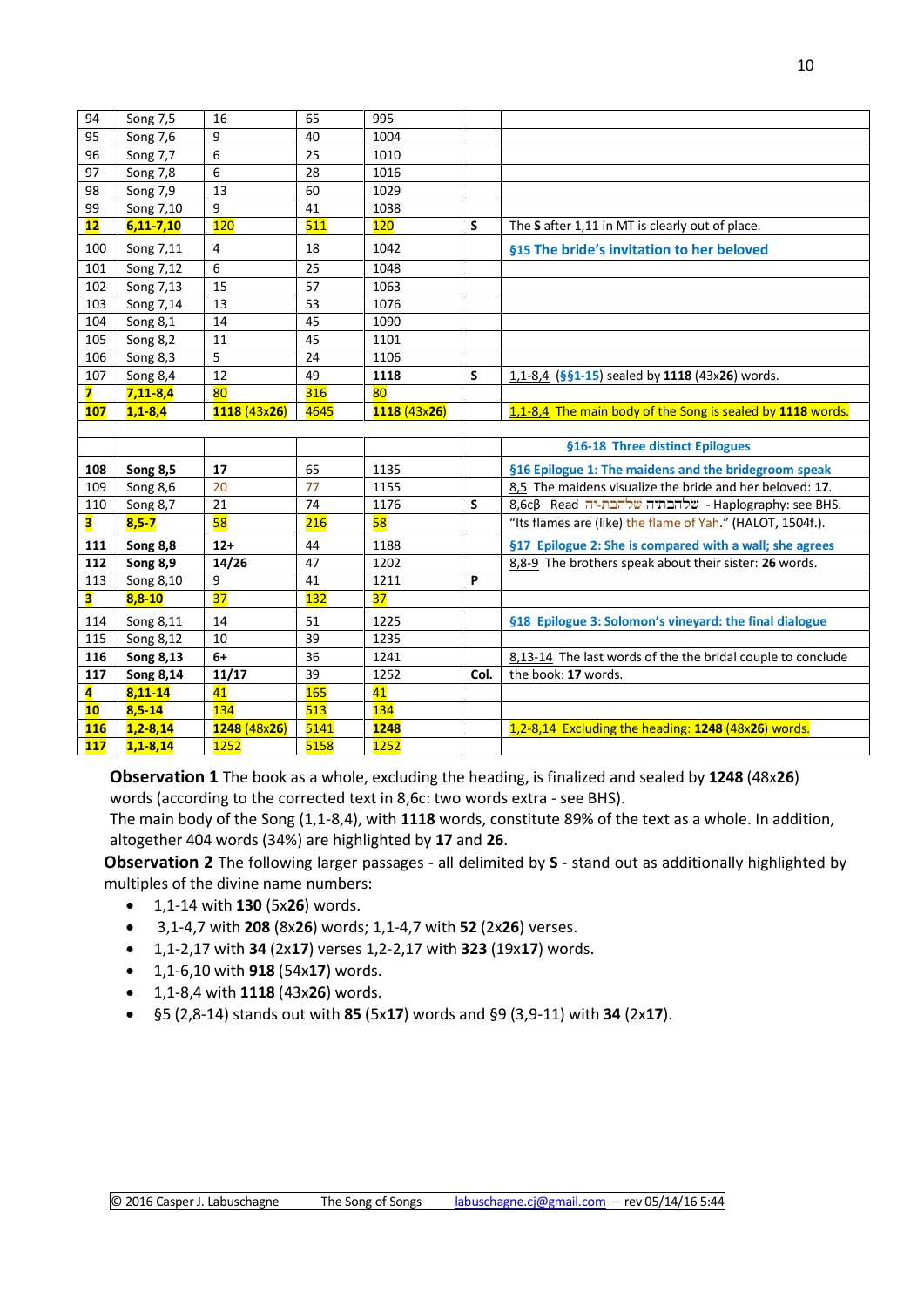# **Overview of the words spoken by the dramatis personae**

| No.                     | Verse(s)         | <b>Speakers</b> | <b>Addressees</b> | <b>Words</b>   | Sum words | <b>Significant numbers</b>        |
|-------------------------|------------------|-----------------|-------------------|----------------|-----------|-----------------------------------|
| 1                       | 1,2a             | <b>Bride</b>    | Maidens           | $\overline{3}$ | 3         |                                   |
| $\overline{2}$          | $1,2b-4a$        | <b>Bride</b>    | Groom             | 17             | 20        | Her first words to her lover: 17. |
| 3                       | 1,4b             | Bride&Maidens   | Groom/Maidens     | 11             | 31        |                                   |
| 4                       | $1,5-6$          | <b>Bride</b>    | Maidens           | 27             | 58        | The bride is dark and beautiful:  |
| 5                       | 1,7              | <b>Bride</b>    | Groom             | 15             | 73        | Speeches 4-8                      |
| $6\phantom{1}6$         | $1,8-11$         | Groom           | <b>Bride</b>      | 33             | 106       | 102 (6x17) words.                 |
| $\overline{\mathbf{z}}$ | $1,12-14$        | <b>Bride</b>    | Maidens           | 20             | 126       |                                   |
| 8                       | 1,15             | Groom           | <b>Bride</b>      | $\overline{7}$ | 133       |                                   |
| 9                       | 1,16a            | <b>Bride</b>    | Groom             | 5              | 138       |                                   |
| 10                      | 1,16b-17         | Bride&Groom     | Bride&Groom       | 8              | 146       |                                   |
| 11                      | 2,1              | <b>Bride</b>    | Groom             | 5              | 151       |                                   |
| 12                      | 2,2              | Groom           | <b>Bride</b>      | $\overline{7}$ | 158       |                                   |
| 13                      | $2,3-7$          | <b>Bride</b>    | Maidens           | 49             | 207       |                                   |
| 14                      | $2,8-14$         | <b>Bride</b>    | Maidens           | 85             | 292       | Approach of the beloved:          |
| 15                      | 2,15             | <b>Bride</b>    | Maidens           | 9              | 301       | Speeches 14-17                    |
| 16                      | $2,16-17$        | <b>Bride</b>    | <b>Bride</b>      | 22             | 323       | 182 (7x26) words.                 |
| 17                      | $3,1-5$          | <b>Bride</b>    | Maidens           | 66             | 389       | Sp. 1-16: 323=19x17 words.        |
| 18                      | 3,6              | Maidens         | Bride/Maidens     | 13             | 402       |                                   |
| 19                      | $3,7-11$         | Maidens         | Bride/Maidens     | 54             | 456       |                                   |
| <b>20A</b>              | $4,1 - 7$        | Groom           | <b>Bride</b>      | 75             | 531       | The groom describes the           |
| <b>20B</b>              | 4,8              | Groom           | <b>Bride</b>      | 16             | 547       | beauty, etc., of the bride:       |
| <b>20C</b>              | $4,9-11$         | Groom           | <b>Bride</b>      | 34             | 581       | <b>Speeches 20A-E</b>             |
| <b>20D</b>              | 4,12             | Groom           | <b>Bride</b>      | 8              | 589       | 156 (6x26) words.                 |
| <b>20E</b>              | $4,13-14$        | Groom           | <b>Bride</b>      | 23             | 612       |                                   |
| 21                      | 4,15-16          | <b>Bride</b>    | Groom             | 22             | 634       |                                   |
| 22                      | 5,1              | Groom           | <b>Bride</b>      | 21             | 655       |                                   |
| 23                      | $5,2-8$          | <b>Bride</b>    | Maidens           | 91             | 746       |                                   |
| 24                      | 5,9              | Maidens         | <b>Bride</b>      | 10             | 756       | About the beloved's beauty and    |
| 25                      | $5,10-16$        | <b>Bride</b>    | Maidens           | 63             | 819       | his whereabouts:                  |
| 26                      | 6,1              | Maidens         | <b>Bride</b>      | 10             | 829       | Speeches 24-30                    |
| 27                      | $6,2-3$          | <b>Bride</b>    | Maidens           | 15             | 844       | 187 (11x17) words.                |
| <b>28A</b>              | $6,4-7$          | Groom           | <b>Bride</b>      | 35             | 879       |                                   |
| <b>28B</b>              | $6,8-9$          | Groom           | <b>Bride</b>      | 24             | 903       |                                   |
| 29                      | 6,10             | Maidens         | Maidens           | 11             | 914       |                                   |
| 30                      | $6,11-12$        | Groom           | Maidens           | 19             | 933       |                                   |
| 31                      | 7,1a             | Maidens         | <b>Bride</b>      | $\overline{7}$ | 940       |                                   |
| 32                      | 7,1 <sub>b</sub> | Groom           | Maidens           | 5              | 945       |                                   |
| 33                      | $7,2-10$         | Groom           | <b>Bride</b>      | 89             | 1034      |                                   |
| 34                      | 7,11-14          | <b>Bride</b>    | Groom             | 38             | 1072      |                                   |

© 2016 Casper J. Labuschagne The Song of Songs [labuschagne.cj@gmail.com](mailto:labuschagne.cj@gmail.com) – rev 05/14/16 5:44